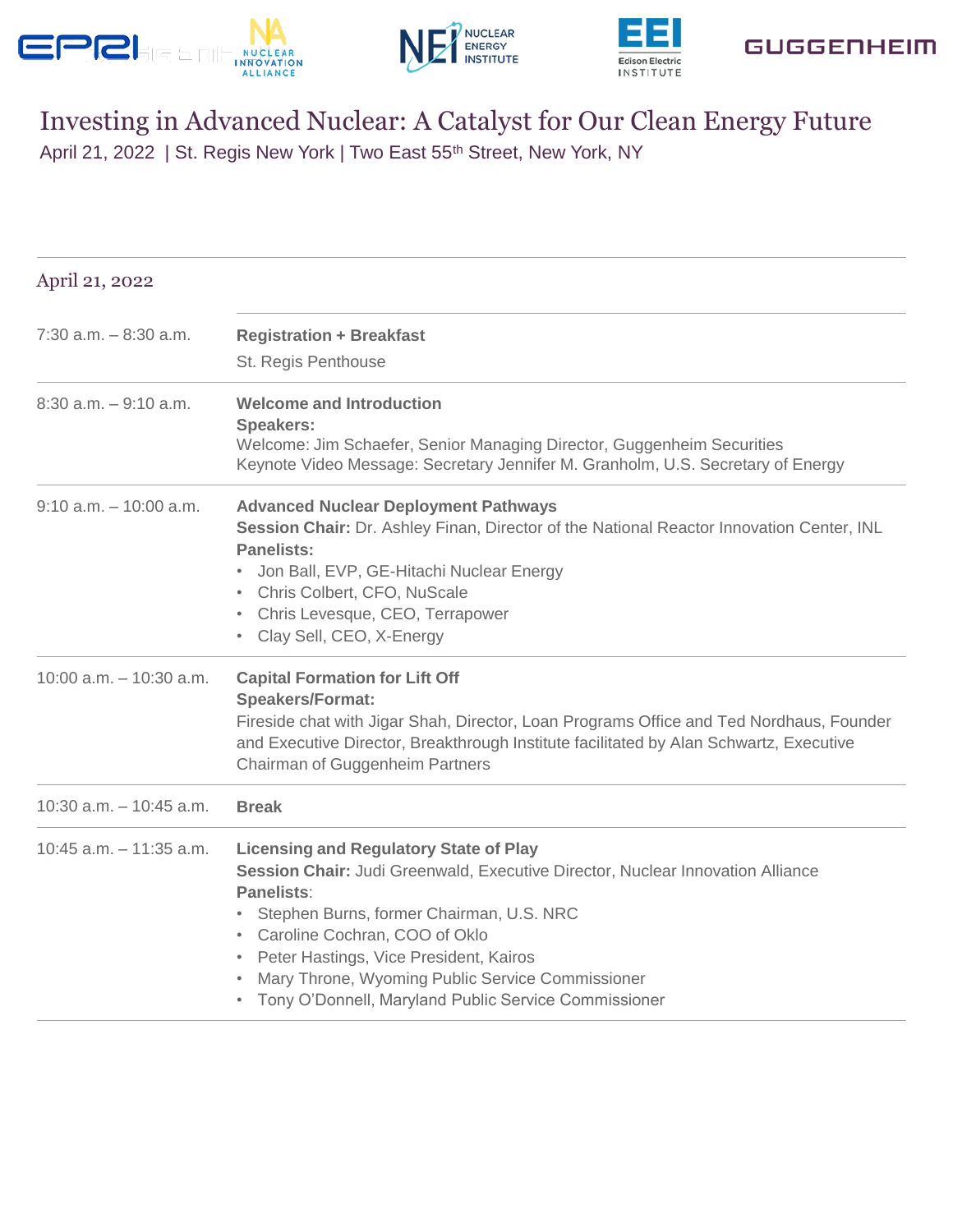









| 11:35 $a.m. - 12:05$ p.m. | <b>Strengthening the Supply Chain</b><br>Session Chair: Bud Albright, President and CEO of the United States Nuclear Industry<br>Council (USNIC)<br><b>Panelists:</b><br>Rex Geveden, CEO, BWXT<br>Dan Poneman, CEO, Centrus<br>• Dr. Kris Singh, CEO, Holtec                                                                                                                        |
|---------------------------|--------------------------------------------------------------------------------------------------------------------------------------------------------------------------------------------------------------------------------------------------------------------------------------------------------------------------------------------------------------------------------------|
| 12:05 p.m. $-$ 12:35 p.m. | The Role of Government in Enabling Scale<br>Fireside chat between Andrew Griffith, Acting Assistant Secretary for Nuclear Energy,<br>Department of Energy and Maria Korsnick, President and CEO of Nuclear Energy Institute                                                                                                                                                          |
| 12:35 p.m. $-$ 1:35 p.m.  | Lunch<br>Open for Networking                                                                                                                                                                                                                                                                                                                                                         |
| 1:35 p.m. $- 2:15$ p.m.   | <b>Financing Deployment at Scale</b><br>Session Chair: Jim Schaefer, Senior Managing Director, Guggenheim Securities<br><b>Panelists:</b><br>• Greg Gordon, Zimmer Partners<br>Jim Hempstead, Managing Director, Moody's Investor Service<br>• Leslie Rich, Managing Director, U.S. Equity Research, JP Morgan Asset Management                                                      |
| $2:15$ p.m. $-2:55$ p.m.  | <b>Nuclear Leading the Energy Transition</b><br>Session Chair: Kate Gordon, Senior Advisor to the Secretary, DOE<br><b>Panelists:</b><br>Rebecca Casper, Mayor, City of Idaho Falls, ID<br>Sean McGarvey, North American Building Trades Unions<br>٠<br>Brandon Steele, Delegate, West Virginia House of Representatives<br>٠                                                        |
| $2:55$ p.m. $-3:45$ p.m.  | <b>Winning in Global Export Markets</b><br>Session Chair: Amy Roma, Partner, Hogan Lovells<br><b>Panelists:</b><br>Josh Freed, Senior Vice President for the climate and energy program, Third Way<br>Elias Gedeon, SVP, Commercial Operations, Westinghouse<br>$\bullet$<br>Steve Howlett, Managing Partner, Horn & Watson Capital Strategies<br>$\bullet$                          |
| $3:45$ p.m. $-4:00$ p.m.  | <b>Break</b>                                                                                                                                                                                                                                                                                                                                                                         |
| 4:00 p.m. $-$ 4:40 p.m.   | Utility Leadership in the Road Ahead<br>Session Chairs: Tom Kuhn, President, EEI and Alan Schwartz, Executive Chairman,<br><b>Guggenheim Partners</b><br><b>Panelists:</b><br>Joe Dominguez, President & CEO of Constellation<br>Gary Hoogeveen, CEO of Rocky Mountain Power<br>Ralph Izzo, Chairman, President & CEO PSEG<br>Jeff Lyash, President & CEO Tennessee Valley Authority |